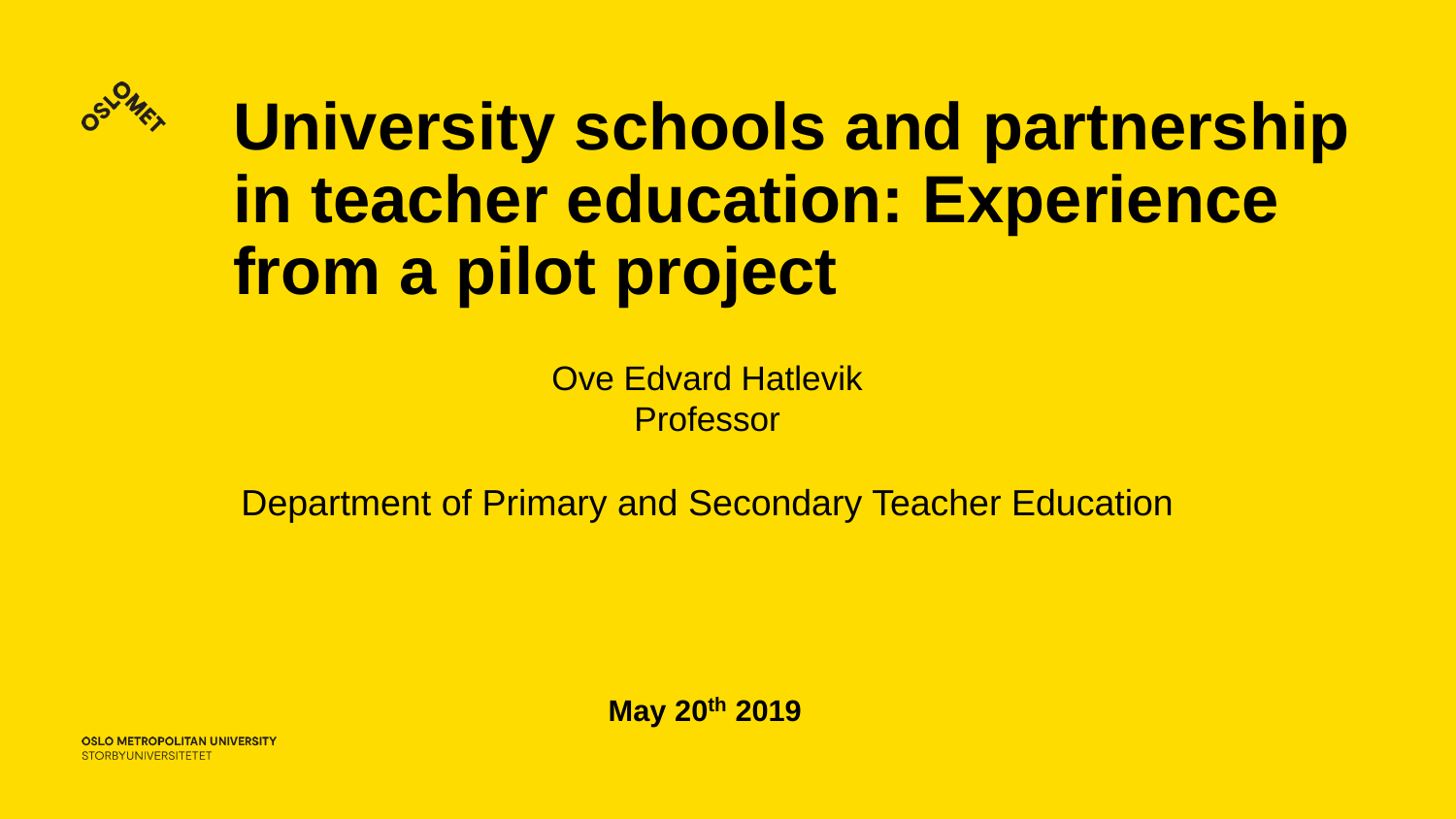## Pre-pilot phase: Involvement

- Involving staff, both scientific and administrative, in a cross-subject project group at the Department of Primary and Secondary Teacher Education
	- Duration: October 2017 April 2018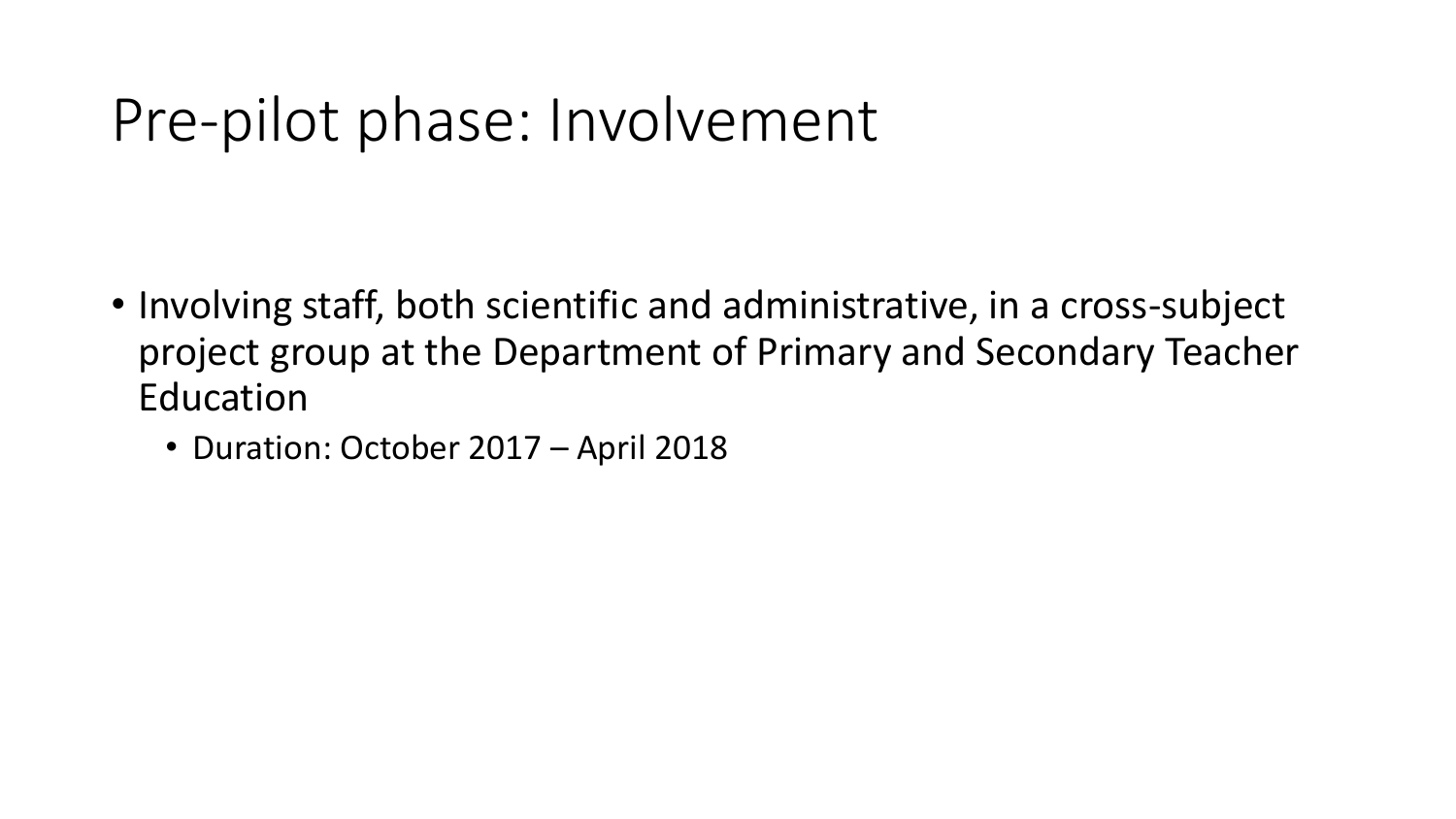# Pilot-phase (August 2018 – June 2020)

- Five schools are selected to have the role as University schools in the pilot study
- The aim is to try out various ideas and needs coming from the University schools and the Department of Primary and Secondary Teacher Education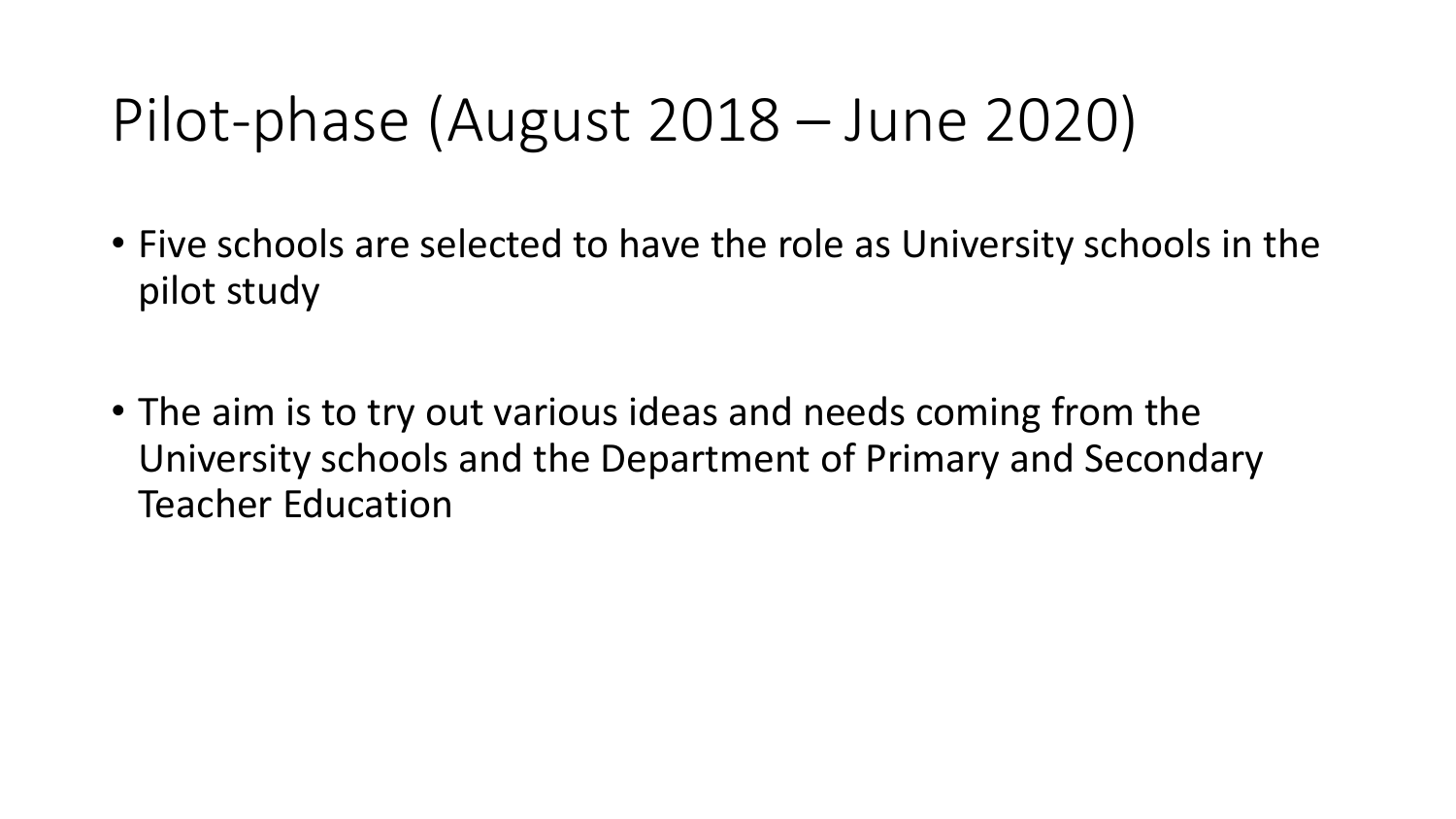One designated contact from the Department of Primary and Secondary Teacher Education per University school

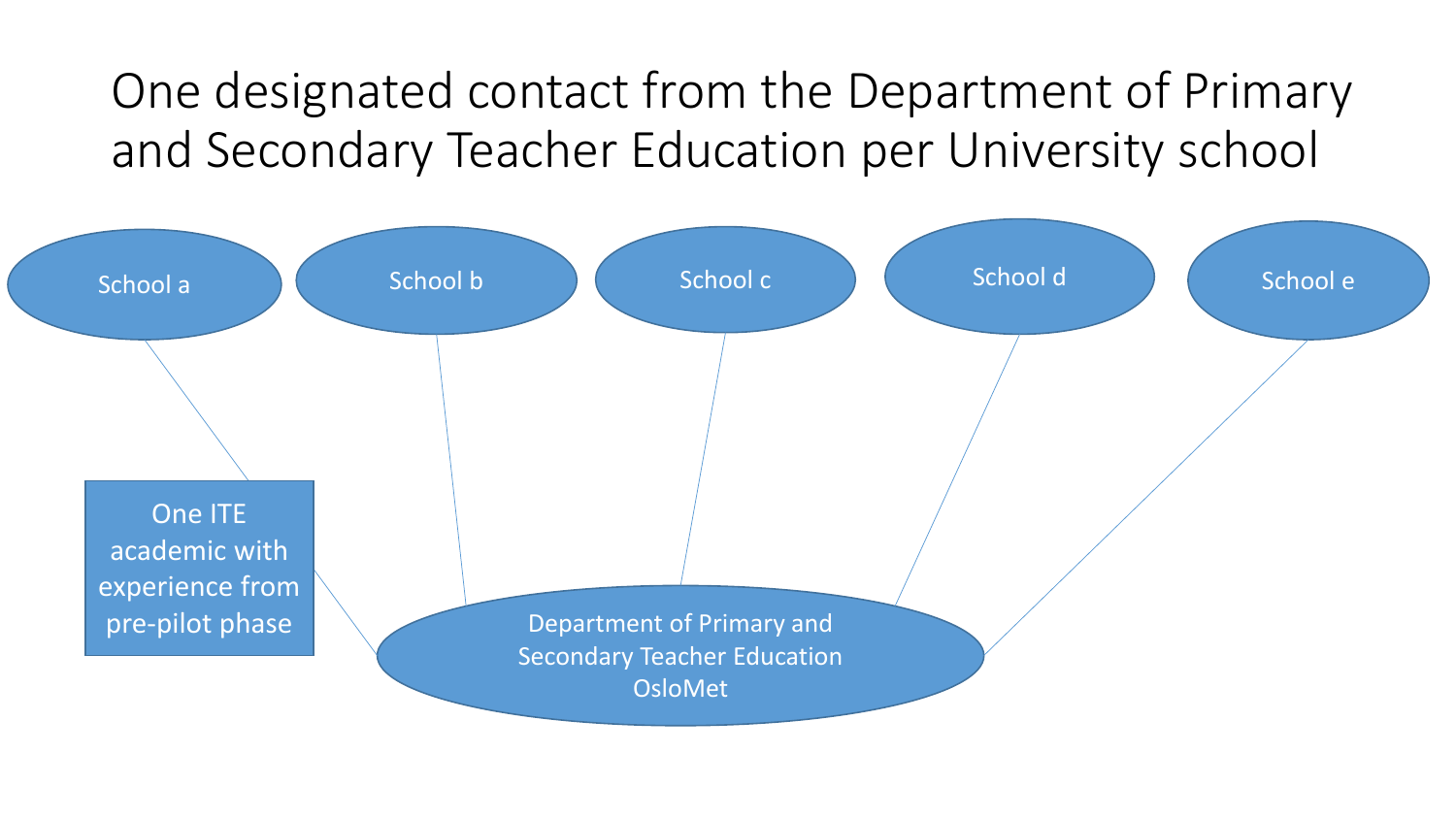One designated contact from the Department of Primary and Secondary Teacher Education per University school

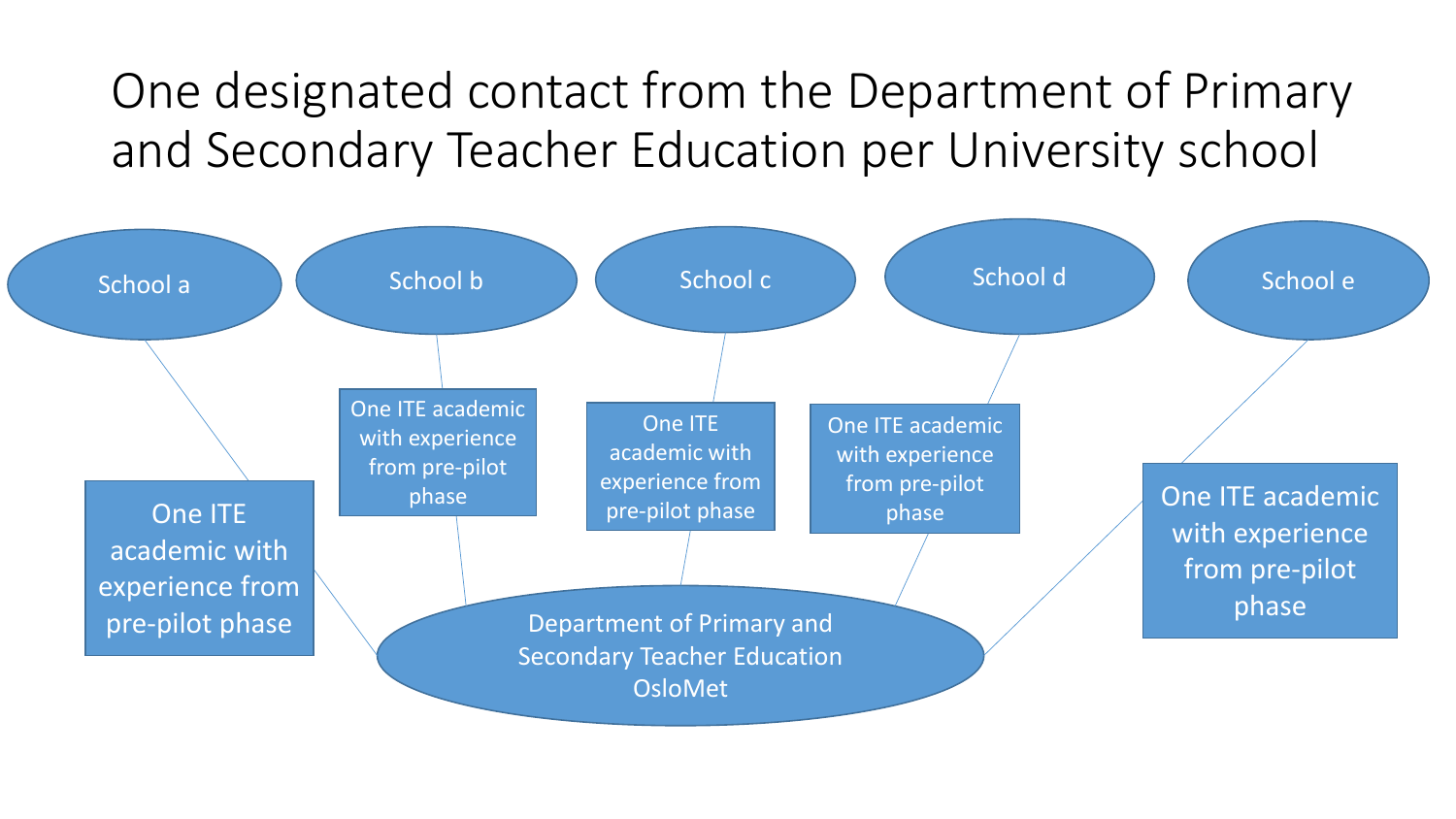#### Adds a second ITE academic based on the needs from the school

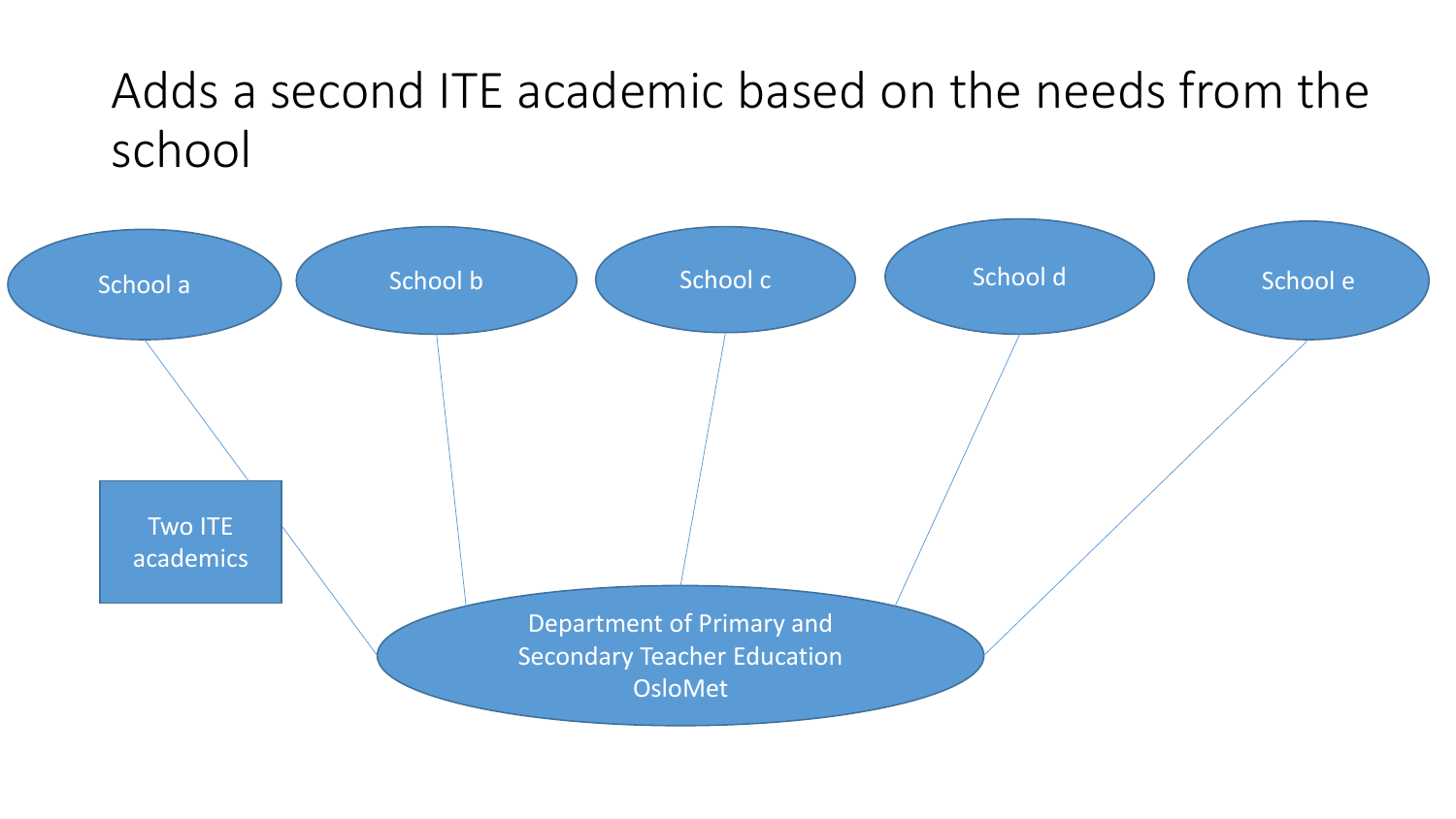#### Adds a second ITE academic based on the needs from the school